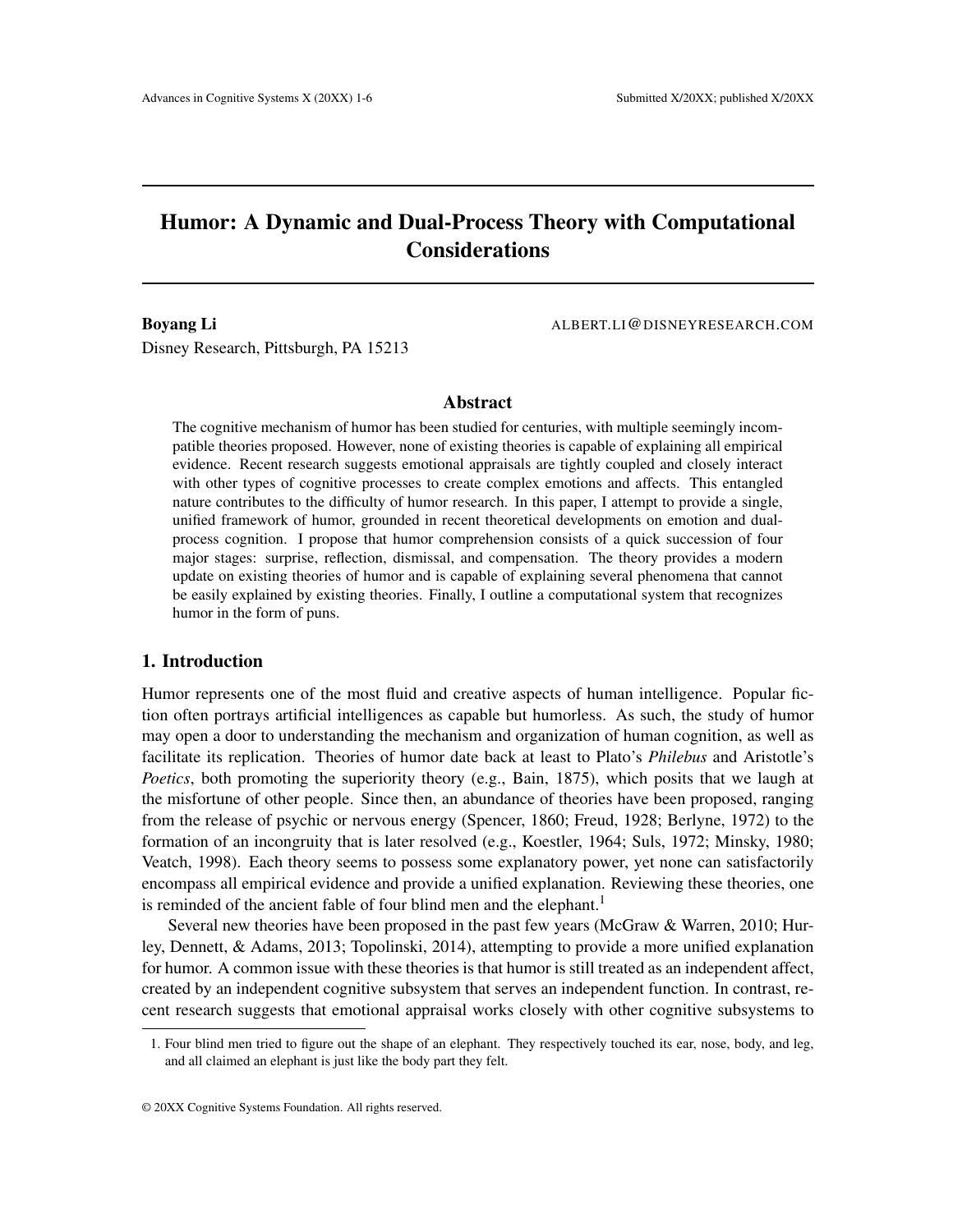create a rich emotional experience (Barrett, 2011; Scherer, 2001; Marsella & Gratch, 2009; Cunningham, Dunfield, & Stillman, 2013). In this paper, I provide the first attempt to explain humor as the result of interaction between widely recognized cognitive subsystems. My aim is to develop a more parsimonious theory of humor, which also sheds light on the development of AI systems that can create and understand humor.

The theory in this paper is built on top of two main theoretical foundations. The first is the dual-process theory (Stanovich & West, 2000; Evans, 2003; Kahneman, 2011; Evans & Stanovich, 2013), which states human cognition contains a set of automatic, effortless, fast, and intuitive processes, and a set of deliberate, effort-hungry, slow, and rational processes. The second is theories on emotional dynamics, including their construction from interactions among primitive processes (Barrett, 2011; Scherer, 2001; Marsella & Gratch, 2009; Cunningham, Dunfield, & Stillman, 2013).

My main argument is that the comprehension of humor is a dynamic process. It starts with a surprise that is sufficient to confuse the automatic processes and engage the deliberate processes, followed by a quick realization that the surprise is not worthy of further mental effort, which disengages the deliberate processes and produces an amplified positive emotion. This is the basic form of humor, with variations being produced by different realizations. The surprising stimulus may be trivial because we discover a logical flaw, malicious intent, stupidity, or social inappropriateness. These realizations further compound and enhance the effects of humor.

In this theory, humor comprehension employs a sequence of emotion appraisals and other cognitive inferences, which work together to produce a quick succession of emotions. To my best knowledge, this is the first attempt at explaining humor in terms of recent cognitive science theories and as interactions between multiple cognitive functions. We need not theorize a special standalone cognitive process for humor. Besides its parsimony, this theory also gains explanatory power by subsuming many existing accounts, including the superiority theory, the release theory, and the incongruity-resolution theory. It is also capable of explaining phenomena difficult to fit into existing theories, such as frustration smiles and humor's persistent appeal after repetition.

In the next section, I review relevant research in human cognition. After that, I introduce my theory of humor and compare it to existing accounts, discussing evidence that supports it. Finally, I discuss the implications for the study of congitive systems that aim to reproduce humor-related abilities in humans and outline a computational system for detecting puns. The theory is compatible with major cognitive architectures (Langley, Laird, & Rogers., 2009; Cox, Oates, & Perlis, 2011), although it has not been implemented in one yet.

#### 2. Theoretical Background

In this section, I introduce the two main theoretical foundations of my theory on humor: the dualprocess theory, and theories on emotion dynamics and emotion construction.

### 2.1 Two Types of Cognitive Processes

The dual-process theory (Stanovich & West, 2000; Stanovich, 2011; Evans & Stanovich, 2013; Kahneman, 2011) can be summarized as the co-existence of two types of processes in human cognition. The two types are often referred to as implicit and explicit or as automatic and deliberate. In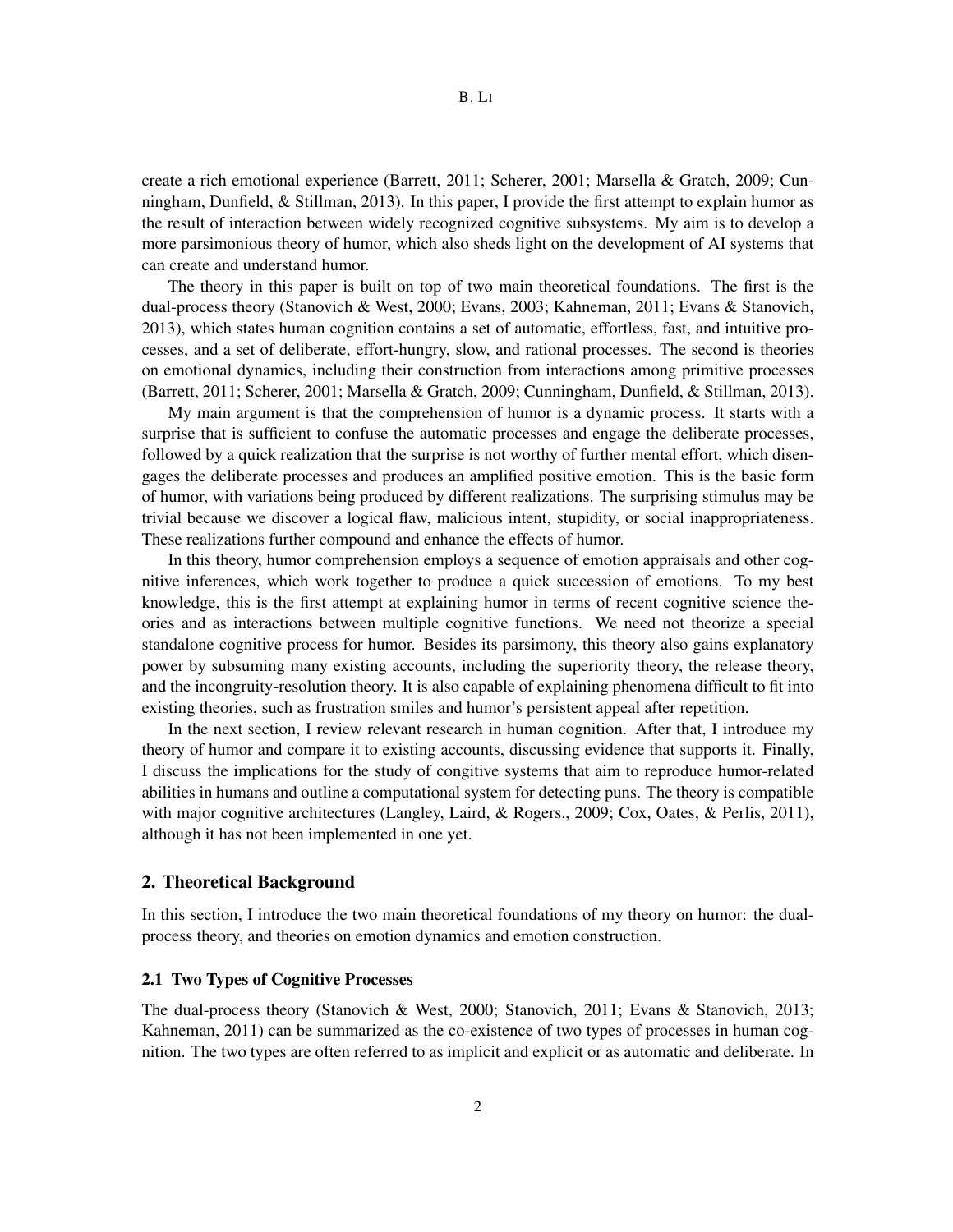#### A DYNAMIC THEORY OF HUMOR



Figure 1. Stanovich's tripartite model of the two-process theory, adapted from Evans and Stanovich (2013).

this paper, I refer to them as Sytem 1 and System 2. The former requires little mental effort and attention, works automatically, and responds quickly to external stimuli; it is relatively inflexible and error-prone when dealing with unfamiliar problems. The latter requires substantial mental effort; it works slowly and sequentially, but is flexible enough to handle novel and complex problems. System 1 does not utilize working memory, whereas System 2 requires it (Evans & Stanovich, 2013). As System 2 is tiring, we are inclined to delegate tasks to System 1 when possible.

The dual-process theory was proposed to explain the individual differences in solving cognitive puzzles designed to induce erroneous judgments. For example, the famous "Linda test" (Tversky & Kahneman, 1983) describes a woman with features stereotypically associated with a feminist. Participants are asked whether she is more likely to be both a feminist and a bank teller or just a bank teller. Although the second option cannot be less probable than the first option, most participants choose the first option. Some participants, however, can find the correct answer. The dual-process theory posits that individual differences mainly exist in System 2. Figure 1 shows a tripartite model proposed by Stanovich (2011). System 1 is shown as "autonomous mind" where individual differences are small. Individual differences, such as working memory and tendency to think extensively and gather evidence, are included in the "algorithmic mind" and the "reflective mind" . Those differences are the reason that some people can find the correct answer.

Several work studied the interaction between the dual processes and emotions. For example, positive emotions induce more automatic processing (i.e. System 1), whereas negative emotions induce deliberate processing (i.e. System 2), possibly because a negative emotion signals insufficient understanding and the need for more elaborate processing (Hullett, 2005). Surprise is believed to provide an important signal that triggers System 2 (Lieberman, 2003). When an expectation is violated, this indicates a novel situation that the associative System 1 cannot handle. For instance, when we try to open a door by turning a door knob, the action is automatic as long as the knob works. However, if turning the knob does not open the door, then deliberate processing by System 2 is activated. The engagement of System 2 by surprise is a key element in my theory on humor.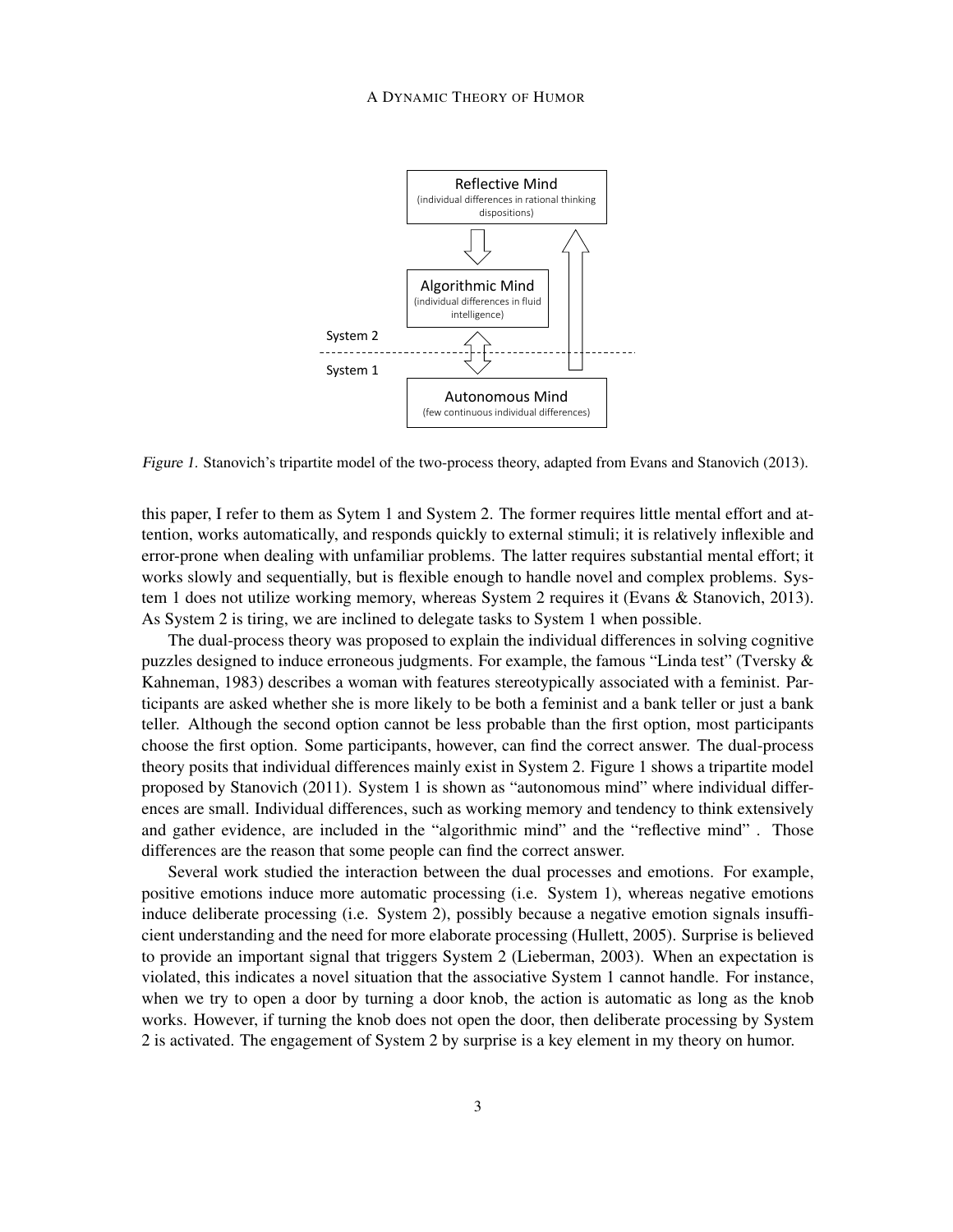#### 2.2 Theories on the Dynamics of Emotions

The recent constructionist theory of emotion (Barrett, 2006; Barrett, 2011; Cunningham, Dunfield, & Stillman, 2013) claims that emotions are not atomic, indivisible, and categorical entities. Rather, emotions are constructed by the interplay of primitive cognitive processes, many of which are not dedicated to emotions. Physiological responses and brain scans for supposedly the same emotion can differ significantly depending on interactions between different processes (Barrett, 2006). However, so far this theory has not provided an exhaustive list of processes whose interactions produce complex emotions.

On the other hand, appraisal theories provide a list of appraisals, or cognitive evaluations and estimates responsible for creating emotions. In line with the constructionist theory, the EMA model (Marsella & Gratch, 2009) treats emotions as the results of continuous interactions between a set of basic emotional appraisals and other complex cognitive processes. The appraisal mechanisms check a number of variables that are important for the formation of emotions, taking inputs from the external stimuli, bodily responses, and results of other cognitive processes. The appraisals are fast compared to other cognitive processes and can be executed as soon as other processes produce results. Emotions are created and processed in an iterated cycle of appraisal, coping, and reappraisal. The appraisals in the EMA model include relevance, valence, intensity, future implications, blame/responsibility, and power/coping potential. The component process model (CPM) (Scherer, 2001; Scherer, 2009) investigates the relative speed of different appraisals. It contains four appraisal checks happening in an invariant order from fast to slow, namely: novelty and relevance, goal conduciveness, coping potentials and power, and adherence to personal and social standards. Although the checks happen in a fixed order, they constantly interact with other processes and may repeat. Wessel et al. (2012) found novelty to be similar to expectation violation and surprise, as the three share neural circuits. In the Iterative Reprocessing model (Cunningham, Dunfield, & Stillman, 2013), information is processed in cycles to create emotions, so that the boundary between emotional processes and nonemotional processes is blurred.

Unifying the dual-process theory and the emotion theories is beyond the scope of this paper. My theory on humor critically relies on these following propositions from the theories:

- 1. Emotional appraisals interact with other cognitive processes to produce subjective emotional experiences. The appraisals evaluate results of other processes as they become available.
- 2. Emotion appraisals exhibit temporal regularity. The appraisal for expectation violation or surprise and the appraisal for relevance of an event are among the fastest. The two appraisals execute without much conscious effort and belong to System 1. The appraisal for personal and social norms is slower than the two.
- 3. Many other cognitive processes, especially System 2, are slower than the surprise appraisal, so they can produce results only at later time.
- 4. Our minds do not utlize deliberate processing from System 2 all the time, but it can be triggered by surprise.

These findings by modern cognitive science and neuroscience form a foundation for a new theory on humor, as presented below.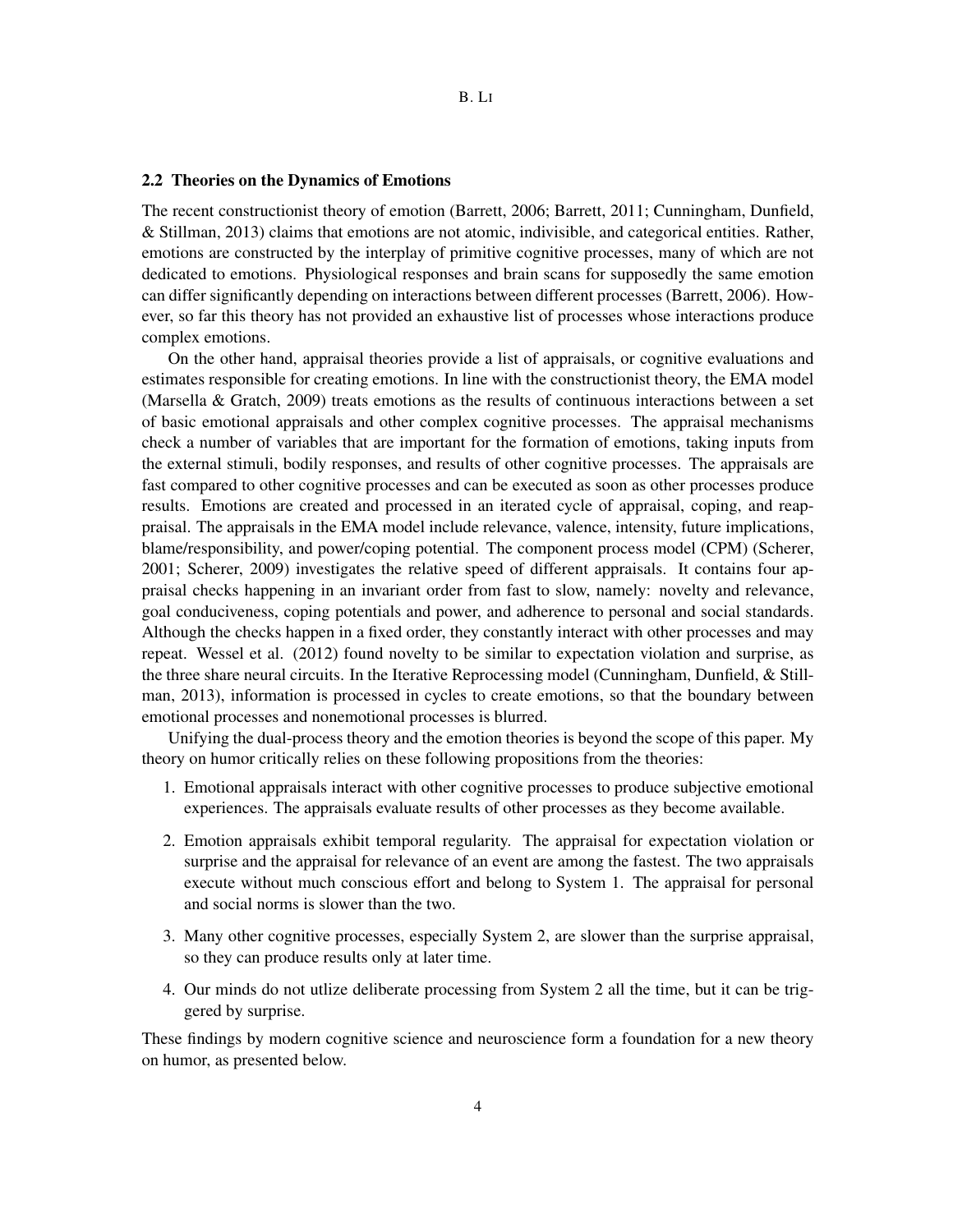### 3. A Synthetic Cognitive Theory of Humor

I propose that humor and the associated affect, mirth, is not an independent emotional or affective category. Instead, mirth is the result of a quick succession of several emotion appraisals and cognitive processes. In this section, I introduce a synthetic cognitive theory of humor. The following pun can serve as an example to illustrate the theory:

Example 3.1. I asked if I was a gifted child, and Dad said we wouldn't have paid for you. (Vaid et al., 2003)

The first emotion in the sequence is surprise, arising autonomously from System 1. The importance of surprise in humor comprehension has been noted by many humor theorists (Minsky, 1980; Veatch, 1998; Huron, 2008; McGraw & Warren, 2010; Hurley, Dennett, & Adams, 2013). Surprise is a slightly negative emotion, indicating errors in the expectation formed by System 1 (Holroyd  $\&$ Coles, 2002). Neuroscience evidence suggests brain regions responsible for surprise play a role in humor comprehension. Error detection, novelty and surprise are mainly processed in the anterior cingulate cortex (ACC) (Holroyd & Coles, 2002; Wessel et al., 2012). Some brain imaging studies (Mobbs et al., 2003; Watson, Matthews, & Allman, 2007) also found ACC activities during reading of humorous materials.

Reading Example 3.1, it is clear that the surprise happens at the end of the sentence. As we read the phrase "gifted child", our associative reflex leads us to one particular meaning of the word "gifted". However, given our interpretation, the phrase "paid for you" at the end of the sentence does not make sense. This probably causes many readers to stop and think, or even go back and read the sentence again, more carefully this time.

Surprises may indicate cognitive errors or physical threats for which we are unprepared for. The fast appraisal of surprise initiates System 2, which attempts to deal with this unfamiliar situation (Lieberman, 2003). System 2 strains the mind; it makes use of working memory and is correlated with dilated pupils, increased heart rate, and higher consumption of glucose (Gailliot & Baumeister, 2007; Kahneman, 2011). We are under stress to find out the source of the error and correct it, in the hope that we can learn and improve performance next time.

Although System 2 is usually slow, the joke is easy to make sense of. After a short period of reflection, System 2 realizes that the surprising stimulus is bogus: there are really no cognitive errors to correct and no threats. In Example 3.1, we attribute the surprise signal the two meanings of the word "gifted", which we already know, or to the intention of someone who played the pun on us. We probably will not find it funny if we do not know both meanings, say because English is not our native language. In addition, the father's behavior is also a little malicious, and we realize it should not be emulated for purposes other than joking. In other jokes, we can often attribute the error to the stupidity and social inferiority of story characters, so we dismiss any opportunities to change our understanding of the world or cope with an external threat. Therefore, we appraise the situation as irrelevant and not worth of further attention, and System 2 is deactivated.

A check for whether a stimuli is relevant for further processing exists in both the EMA model (Marsella & Gratch, 2009) and the CPM model (Scherer, 2001; Scherer, 2009). In the CPM model, the relevance appraisal is a fast appraisal happening earlier than many other appraisals. However,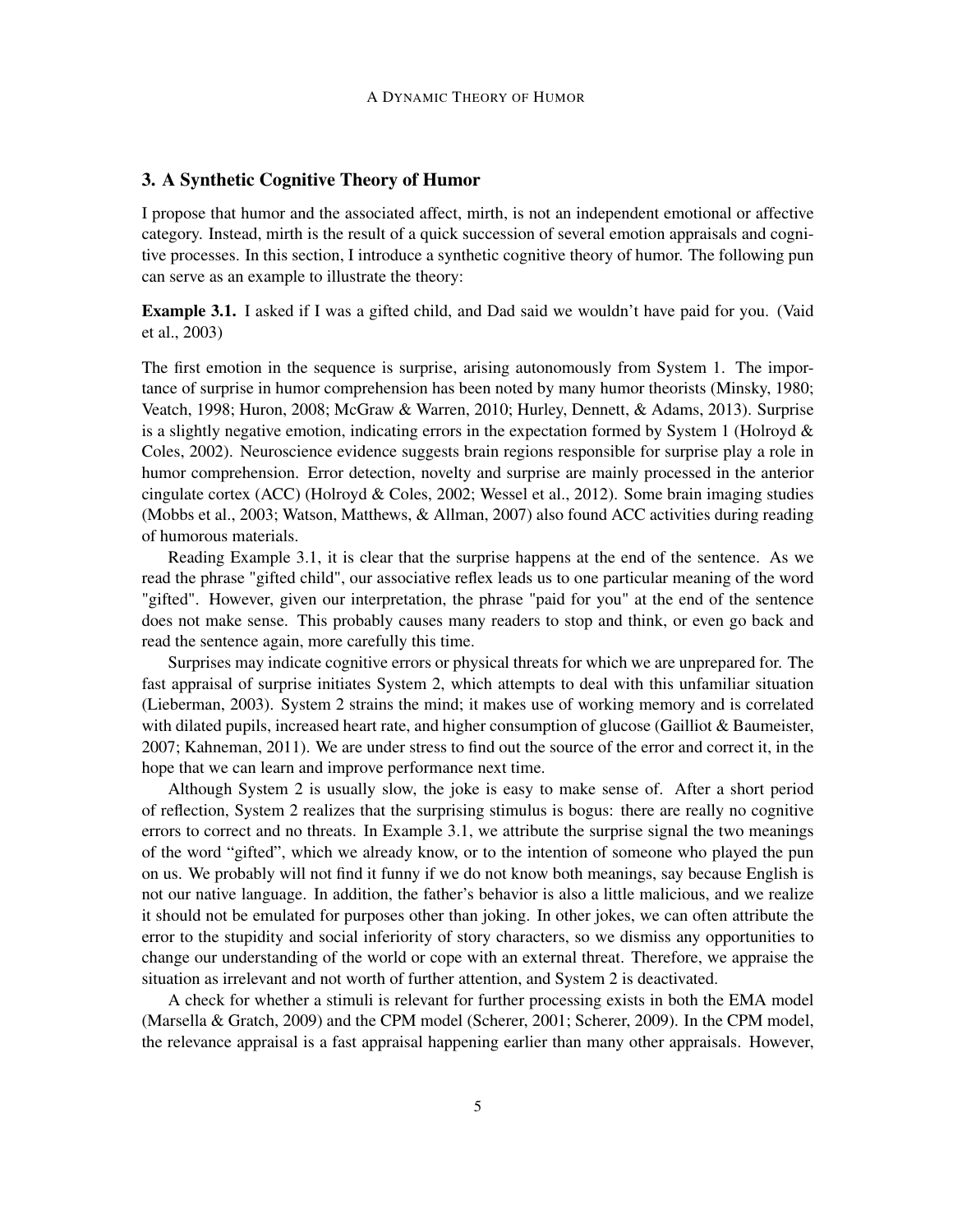the appraisal is based on the correct meaning of the sentence as inferred by the slow System 2. That is why the dismissal is the third stage of humor comprehension.

In some cases, we cannot dismiss the surprising stimulus as irrelevant, which in turn negatively influences the perception of humor. Proulx et al. (2010) find that, after reading a parody by Monty Python, those who perceive less threat to their values (and hence less need to reaffirm them) find the story to be funnier. The reason, according to the present theory, is that those who perceive threats to their values cannot dismiss the surprise as nonserious and irrelevant. The surprise-dismissal mechanism is similar to the incongruity-resolution theory discussed in Section 4.2. In comparison, my theory predicts that humor does not arise if the surprise is satisfactorily resolved and understood but not dismissed. Some surprises, like those in puzzles and riddles, do lead to genuine opportunities of learning:

Example 3.2. What walks on four legs in the morning, two legs in the afternoon, three legs in the evening, and no legs at night?

People unaware of the riddle's answer are often surprised. After hearing the answer, the surprise is resolved, but the riddle is still not funny because people realize that the surprise served its purpose and that they learned something from the answer.

But why is the quick dismissal and disengagement of System 2 processing funny? This can be understood in terms of the trampoline effect, proposed by Huron (2008). As discussed earlier, System 2 consumes mental effort and strains the mind. Realizing there was no cognitive error disengages System 2 and leads to relief, a positive emotion. As surprise is a slightly negative emotion, when the system adjusts from negative to neutral or slightly positive, it can overcompensate and reinforce the subsequent outburst of positive emotion. This is the trampoline effect. Topolinski (2014) studies the fluency of humor processing and shows faster realization of a joke's meaning leads to higher funniness rating. My theory explains this finding by assuming that the negative emotion, resulted from both surprise and the tiring cognitive load, accumulates as System 2 looks for the answer. Without a quick resolution, the accumulated negative emotion cancels out the positive emotion resulted from the joke.

Returning to Example 3.1, a significant portion of the mirth derives from social inappropriateness, in that the father implies his child is not worth much, and the self-deprecation of the speaker. A proponent of superiority theory would argue this is the entirety of the joke. However, this stance is incompatible with other theories and cannot explain all types of jokes (See discussion in Section 4.1). Feeling superior by itself, as occurs when beating an opponent in a difficult chess game, does not directly translate into humor.

I contend that the feeling of superiority, while cannot constitute the whole of humor, does compound the effects of humor. There are two possible ways to unify the superiority theory with the current cognitive theory: First, the social inappropriateness and implied low social status is a reason for dismissing the surprising stimulus. Therefore, it is part of the surprise-reflection-dismissalcompensation process rather than an independent function. Second, a well-timed judgment of superiority may be amplified by the trampoline effect (Huron, 2008). Mere superiority may not be funny, but the trampoline effect can make it funny.

One piece of neuroscience evidence comes from Moran et al. (2004). Based on fMRI imaging, they found humor understanding has two consecutive phases. In the first phase, humor detection,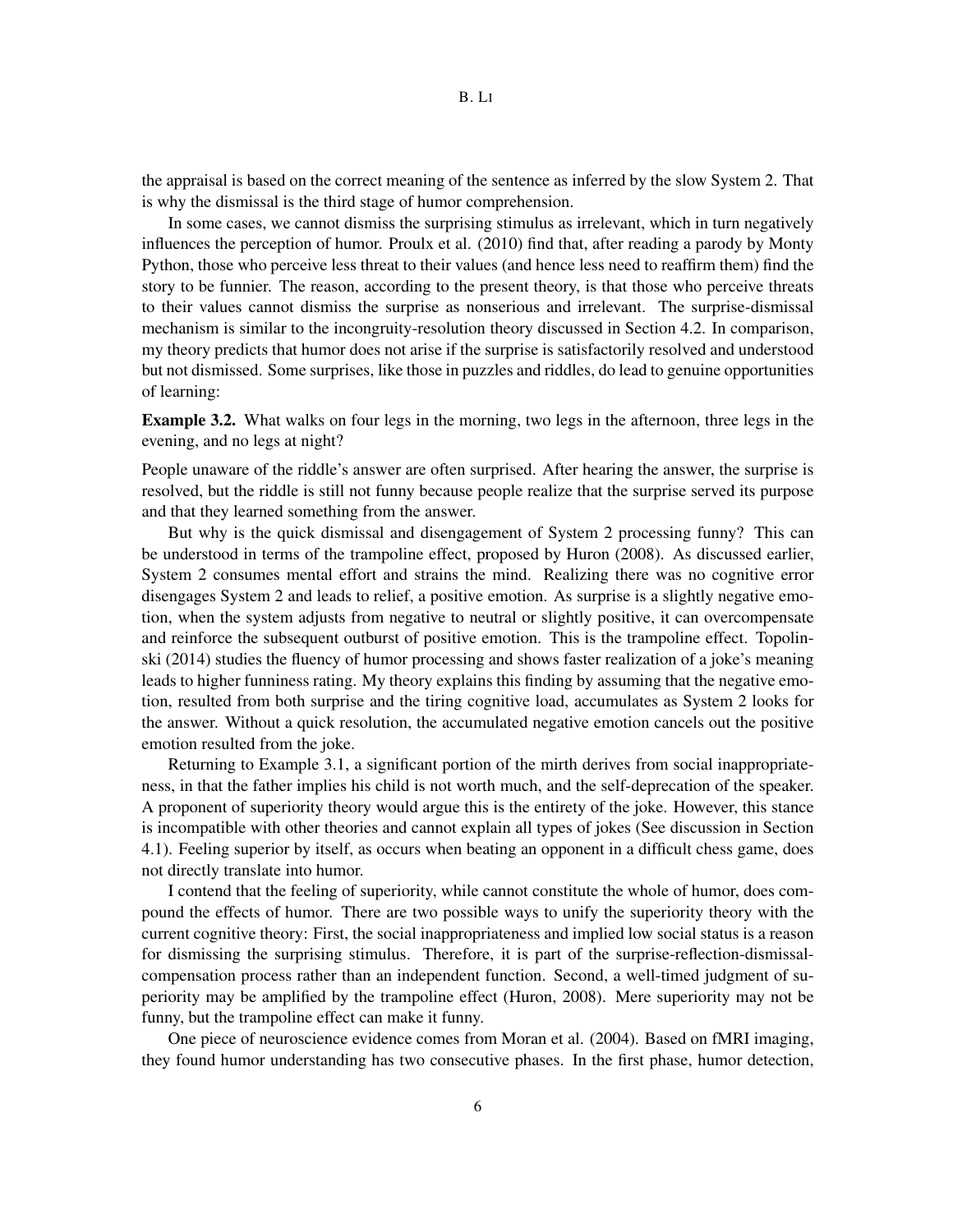posterior temporal lobe and inferior frontal regions are activated. They theorized that the former is responsible for retrieving expectation and the latter responsible for resolving ambiguities, which is in line with the incongruity-resolution account. Interestingly, the second phase, humor appreciation, activates the insular cortex, which is typically associated with pain perception and disgust rather than happiness. For this Moran et al. (2004) did not present a conclusive explanation. It is possible the insular cortex is activated by the detection of someone else's pain or our disgust toward someone else's behavior, which creates a superior feeling. In this view, this imaging result lends support to the relatively downstream position of superiority compared to surprise and reflection.

We can summarize the four stages of humor comprehension as surprise, reflection, dismissal, and compensation. In the surprise stage, an expectation created by the associative System 1 is violated, leading to surprise and the engagement of System 2. In reflection, System 2 makes sense of the surprising stimulus. In dismissal, the surprising stimulus, which now makes sense, is appraised as not worthy of further processing and dismissed as irrelevant. In compensation, one readjusts back from a slightly negative state to a positive state, producing a trampoline effect, which can be compounded by other factors such as superiority or pleasure of discovery. This dynamic process combines emotional appraisals and cognitive inferences that are part of System 2 to create the affective state known as mirth.

# 4. Existing Theories of Humor

In this section, I compare my theory to and contrast it with existing theories of humor. As many such accounts of humor exist, and major theories tend to have more than one variant, I will limit myself to the most influential candidates.

### 4.1 Superiority Theory

*Superiority theory* is one of the oldest and most popular theories of humor. Plato and Aristotle were both supporters of this theory. It can be illustrated with a classic ethnic joke:

Example 4.1. How many Poles does it take to screw in a light bulb? Five. One to hold the light bulb, and four to turn the table he is standing on.<sup>2</sup> (Attardo & Raskin, 1991).

According to Attardo and Raskin (1991), this joke was popular when Polish immigrants were discriminated against in early American history. At different historic periods, the joke had many variants, poking fun at different people.

However, the superiority theory have difficulties explaining all kinds of jokes. The feeling of superiority by itself, such as beating an opponent in a difficult chess game, does not directly translate into humor. Consider two puns that do not have an obviously inferior individual and the superiority theory cannot explain well.

Example 4.2. Two goldfish were in their tank. One turns to the other and says, "You man the guns, I'll drive." (Hurley, Dennett, & Adams, 2013)

<sup>2.</sup> It must be noted that the author does not support the racist view of this joke.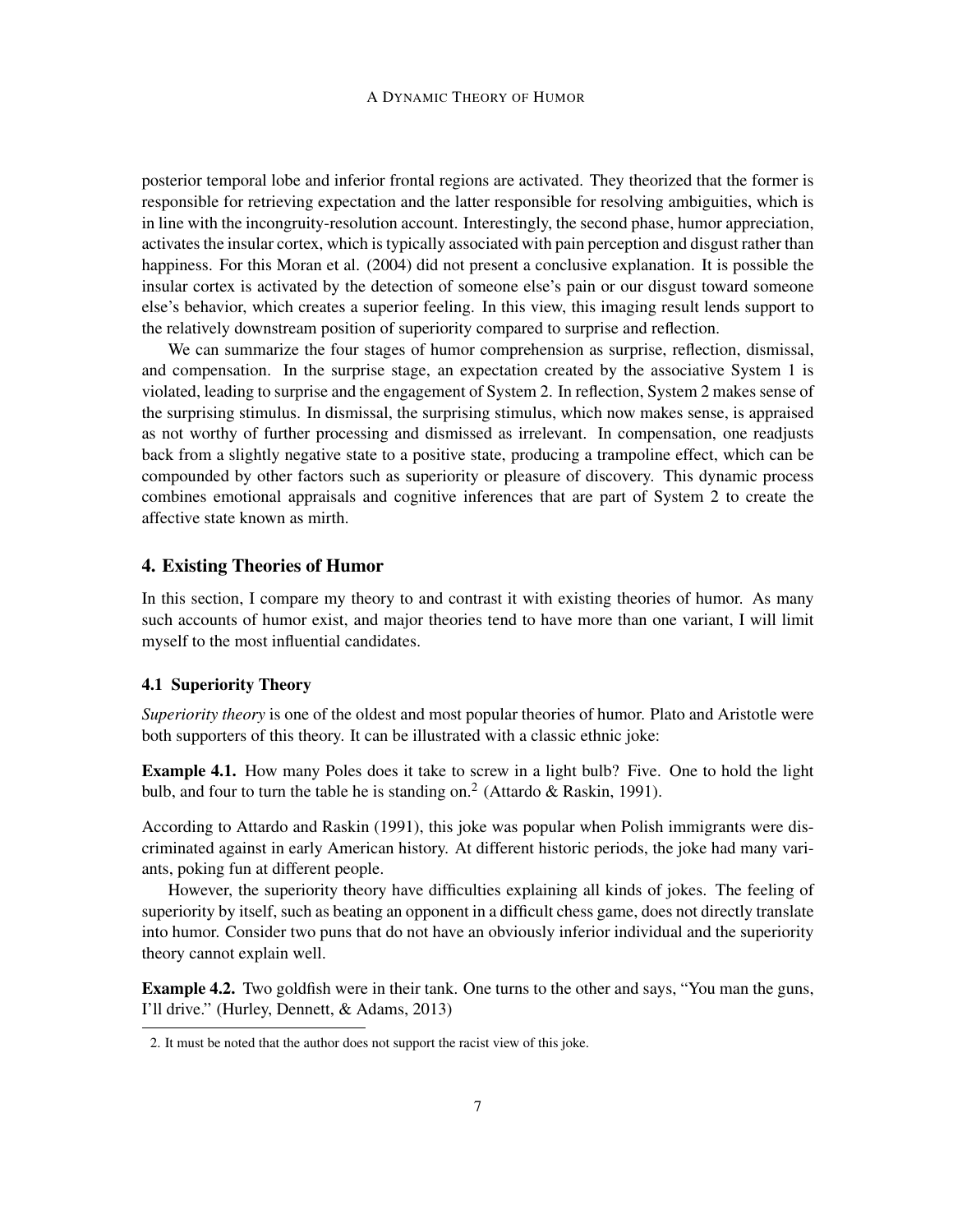B. LI

Example 4.3. Photons have mass? I didn't even know they were Catholic. (Hurley, Dennett, & Adams, 2013)

Admittedly, one can find the inferior individual with close reading. One may argue that we feel superior than the illusionary goldfish or the person who did not understand the meaning of "mass". Nevertheless, I find it implausible that the human cognition would spend significant effort to find an inferior individual during online processing of a joke.

In the proposed theory, superiority compounds the effects of humor, but is not a defining feature. Without clearly exhibited inferiority, humor is still possible. In these puns, the dismissal of surprise happens as soon as when we understand the double meaning of the word and make sense of the entire passage. We do not postpone laughing until we have clearly identified an inferior individual.

#### 4.2 Incongruity Resolution

The *incongruity-resolution theory* (e.g. Koestler, 1964; Suls, 1972) states that humor is created by the forming of an incongruity that is subsequently resolved. This theory is also very popular and has many variants. Suls (1972) propose a two-stage process, starting with an expectation violation (i.e. an incongruity), followed by problem-solving activities that reconcile the incongruity. Minsky (1980) note a frame shift in puns, i.e. we realize one meaning of the word is wrong and shift to another meaning, where each meaning is represented by a frame.

Example 4.4. Everyone had so much fun diving from the tree into the swimming pool, we decided to put in a little water. (Binsted et al., 2006)

In the example above, readers initially has an image of a swimming pool filled with water, as people for most of the time jump into water. As soon as they reach the end of the sentence, the readers realize the pool was empty, and switch to the frame of suicide. In another influential theory, Attardo and Raskin (1991) claim humor is created by the opposition of two scripts, and the two scripts must be activated at the same time in the reader's mind.

The contribution of this paper over existing incongruity-resolution theories is twofold: First, it clarifies the theory and grounds it in modern cognitive science findings. My theory requires the surprise to be appraised as trivial and not an opportunity for learning, whereas the incongruityresolution theory only requires it to be "resolved". This helps to elucidate the theory, differentiate humor from riddles and puzzles, and explain the fact that jokes can be repeatedly funny (see Section 5.2). In Attardo and Raskin (1991)'s theory, it is not clear how two opposing scripts can co-exist. With the dual-process theory, it becomes clear that System 1 and System 2 can produce different interpretations, and only one is active after the punchline (Giora, 1991). Second, this paper reconciles the incongruity-resolution theory with other competing theories, including the superiority theory, the release theory, and the recently proposed theory of mistaken revelation (Hurley, Dennett, & Adams, 2013).

Another variant of the theory has to do with morality and social norms. Veatch (1998) argues humor is the simultaneous recognition of a violation of moral norms and an interpretation that the situation is normal. As a recent update for Veatch, McGraw and Warren (2010) propose a two-step process for humor comprehension. First, a violation of our expectation or social norms happens.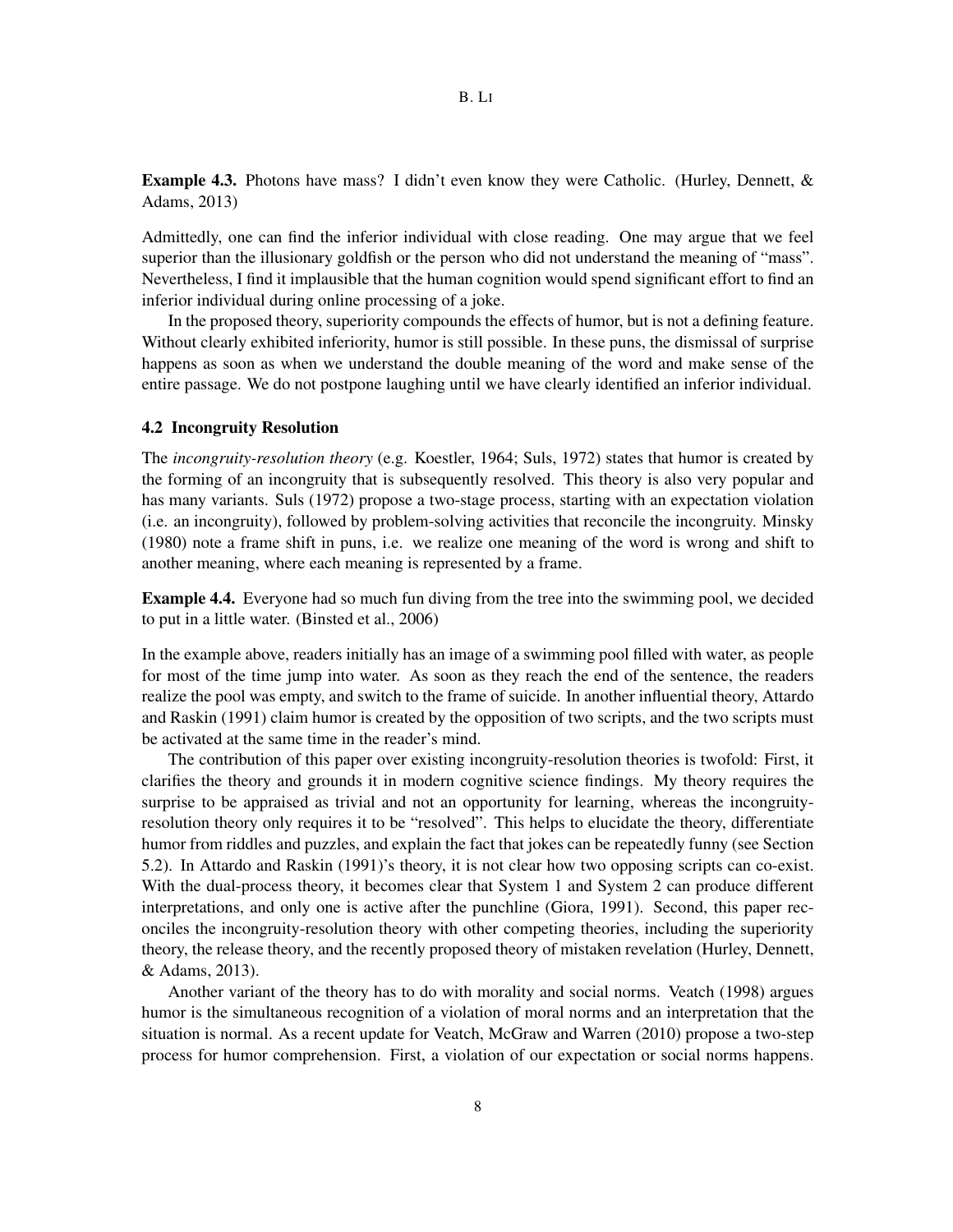This violation threatens to challenge our moral standards, humiliate us or shift our own beliefs about the world, which are all undesirable. However, we soon realize this violation is benign. For example, the person who was ridiculed is psychologically distant from ourselves. This leads to the feeling of mirth.

My theory is inspired by McGraw and Warren (2010), but offers a more restricted definition for "benign violation". Our expectations are violated daily by events such as a bus running late or a computer being unresponsive. Most of these violations do not cause severe consequences, and could be called benign, but they are not funny. Mirth only happens when the surprise itself is recognized to be fake and irrelevant. Another difference comes from the speed of the emotional appraisals involved. In the CPM model, the appraisal of social norms is the last of the four appraisals. Empirical evidence (Scherer, 2001; Scherer, 2009) suggests the cognitive process for determining if a behavior is approved by social norms is slower than processes associated with earlier checks. Therefore, I postulate this check usually comes later in humor comprehension. Its main effect is not to cause surprise or trigger System 2, but to compound the effect of the positive emotions produced by earlier processes.

#### 4.3 Release and Relief

The *release theory* (Spencer, 1860; Freud, 1928) claims that humor is caused by release of wrongly mobilized psychic energy. The slightly different *relief theory* (Berlyne, 1972; Meyer, 2000) states that humor is caused by a release of nervous energy, and is employed in revealing suppressed desires such as sexual desires. In the same vein, Immanuel Kant claims:

Laughter is an affectation arising from the sudden transformation of a strained expectation into nothing (Kant, 1790).

This type of theory of humor can appear overly philosophical and archaic, even bordering on mysticism. They certainly hint at some kind of mental effort, but descriptions such as "into nothing" and "psychic energy" seem too vague to be of any value. Nevertheless, when grounded in the dynamic and dual-process theory proposed in this paper, these claims can make sense.

As noted earlier, System 2 is engaged when surprised. The use of System 2 requires conscious effort. Thus, the utilization of System 2 can be described as "mobilizing psychic energy". Kant's assertion of "nothing" coincides with the dismissal stage, which stops System 2 from processing of the surprising stimulus further. It is therefore not unreasonable to describe the mobilized energy as "released". In this sense, my theory provides a refreshed, modern view of the relief and release theories of humor.

#### 4.4 Revelation of Mistaken Beliefs

Minsky (1980) may have been the first to suggest humor helps us learn to censor ridiculous thoughts. Developing the idea further, Hurley et al. (2013) propose a theory of humor and its evolutionary origin. According to this theory, humor is created when we realize one of our beliefs, which entered our mental space without our awareness, is wrong. Evolution has made recognition of mistaken beliefs fun, so as to encourage it. Thus, the sense of humor is evolutionarily adaptive. To Hurley et al, the basic form of humor is that I look for my glasses and find them on my ears.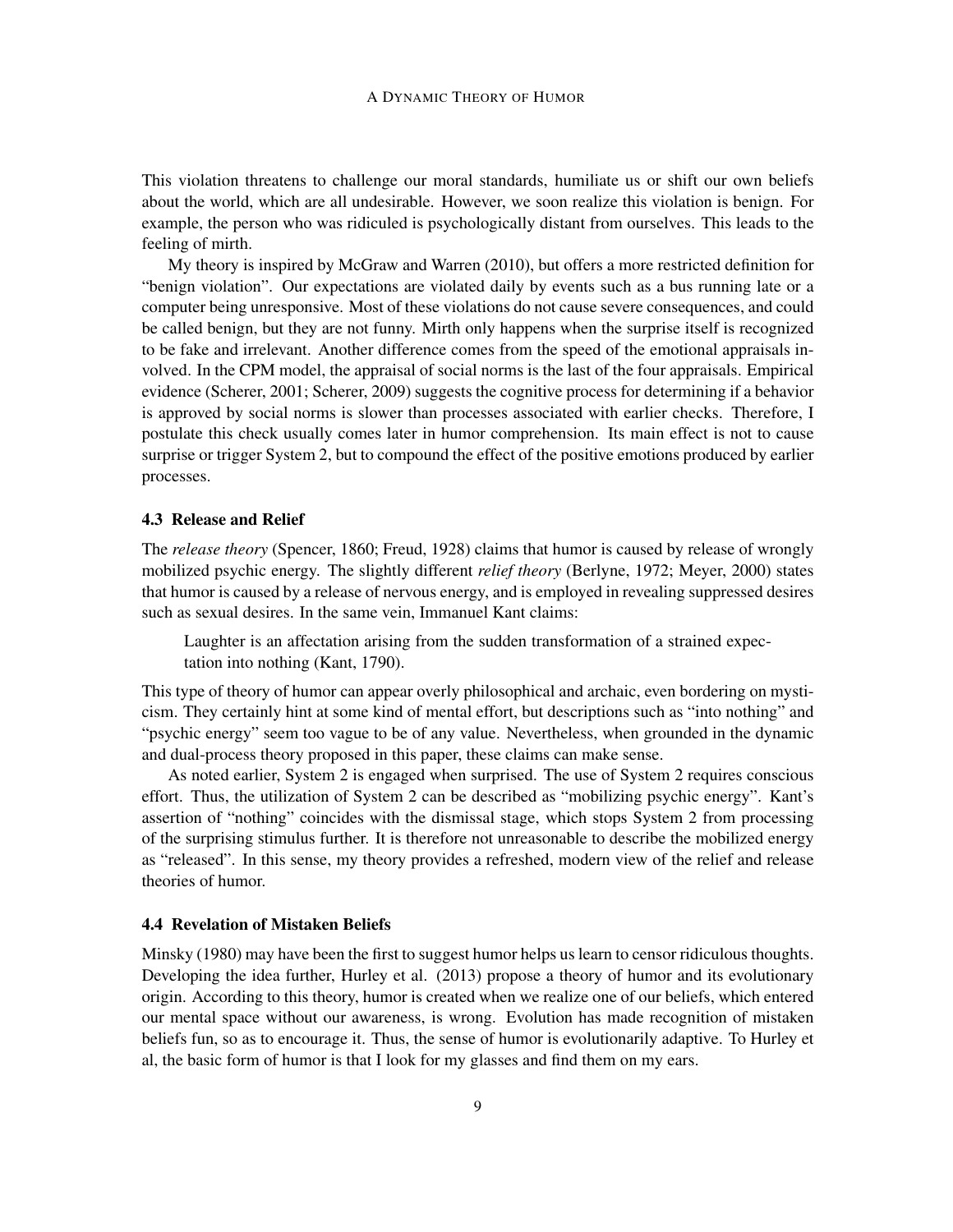My theory is influenced by and shares some similarities with Hurley et al.. Indeed, surprise and error are closely related and share the same neural circuitry (Wessel et al., 2012). However, we also differ in important ways. I will not argue that the detection of errors, especially our own errors, is itself funny. Numerous studies on phenomena of confirmation bias, such as attitude polarization (Lord, Ross, & Lepper, 1979) and persistence of discredited beliefs (Ross & Anderson, 1982), show that people are biased against recognizing their own mistakes. If a mechanism has been evolved to encourage us to recognize our own mistakes, it is not working very effectively.

My theory posits that the violated expectation is created by System 1, which often make mistakes, and quickly corrected and dismissed by System 2. Hence, we do not react to this violation of expectation overly negatively. In other words, humor comprehension does involve the realization that System 1 made an incorrect expectation, but this realization alone is not sufficient for humor. Moreover, I do not argue humor is created by evolution as a separate mechanism for detecting error. It may be a side product of our ability to detect expectation violation or evolved for its social function. Section 5.3 discusses social functions of humor.

My theory suggests a different basic form of humor that is illustrated when you raise a baby high in the air and lower him/her quickly. The baby is initially surprised, even slightly scared, by being raised. However, he/she then realizes there is no real danger. The giggle of the baby is the purest form of humor, uncompounded by factors like superiority.

#### 5. Interpreting Humor Phenomena

A theory must be tested by its consistency with empirical data. In this section, I will show that my theory of humor can explain several curious phenomena that are difficult to explain under previous frameworks. The most powerful evidence includes the recently reported frustration smiles and the fact that jokes are often still funny after repetition. Furthermore, this evidence shows that constituents of the theory, including the dual process and the dismissal stage, are necessary to explain the mechanism of humor.

#### 5.1 Frustration Smiles

In a study that aimed to induce frustration, Hoque et al. (2012) put participants to solve impossible reCAPTCHAs, and recorded their facial expressions and actions with a webcam. After repeated failures at the reCAPTCHA, 90% of their participants produced smiles during the experiment, even though the self reports contain only strong frustration. The smiles are real, utilizing muscles around the eye and the mouth. One author noted that the cognitive mechanism underlying these "frustration smiles" has been difficult to explain (Picard, personal communication).

I believe frustration smile results from emotion regulation (Gross, 2007; Gyurak, Gross, & Etkin, 2011). When we experience a negative emotion, we are motivated to cope with it. One possible coping strategy is reappraisal, which actively modifies the results of emotional appraisals before the effects of emotion are fully appreciated (Gross, 2002). Instead of admitting that they failed at solving the reCAPTCHA, the participants in the frustration experiment tell themselves that this is apparently a bug in the program or a prank. The coping strategy of trivializing the stimulus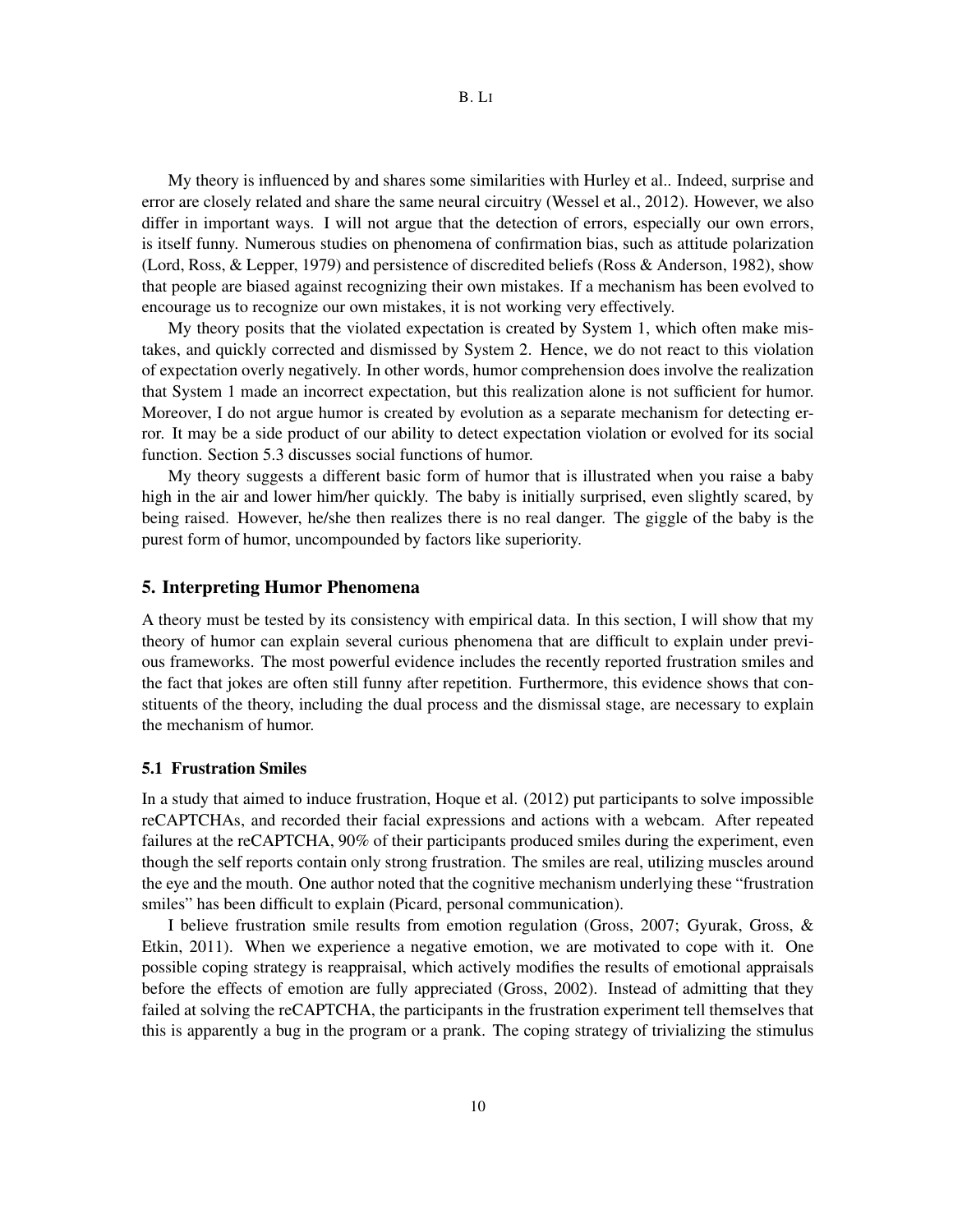serves the same function as the dismissal stage of the humor process. As a result, the participants experience genuine mirth and exhibit genuine smiles.

The creation of frustration smiles follows the same surprise-reflection-dismissal-compensation process. However, the dismissal derives not from a direct emotional appraisal but a reappraisal in emotional coping. This suggests there can be multiple mechanisms responsible for the creation of humor as long as they follow the general pattern and produce the same output. This demonstrates the universality of the proposed 4-stage pattern and provides strong support to the current theory.

# 5.2 Jokes are Repeatedly Funny

If, as claimed by Minsky (1980) and Hurley et al. (2013), humor is a mechanism for us to discover cognitive errors and learn not to make them again, the effect of humor should decrease as a joke is repeated. If humor exploits our expectation, then it seems we should not create the same expectation again, but several studies show that it is not always the case. Belch and Belch (1984) found that low to medium levels of repetition actually increase the evaluation of humorous commercials, but high levels of repetition decrease their ratings, while Zhang and Zinkhan (1991) found humor of TV commercials is unaffected by repetition. Recently, using facial recognition software, Picard (personal communication) and colleagues find the second viewing of TV commercials can often increase the perceived joy.

Minsky (1980) has hypothesized that some parts of our cognition may not learn very quickly. This paper provides a concrete working mechanism to that theory: As System 1 is associative and inflexible, it defaults to retrieve the most frequent solution, such as the most likely word sense based on the immediate context. If the audience of humor do not consciously suppress the automatic response of System 1, they will still experience surprise, which triggers the humor response. However, as the audience have seen the joke before, their System 2 can make sense of the surprising stimulus faster than when it was encountered the first time. This makes the second encounter funnier than the first due to the fluency effect (Topolinski, 2014). However, continued exposure will eventually train System 1 and the joke will be "worn out" (Belch & Belch, 1984).

### 5.3 Social Functions of Humor

Research shows that laughter and humor are significantly influenced by the social setting and serve social functions. Zhang and Zinkhan (1991) found jokes are funnier when someone else is present. Butcher and Whissell (1984) found the funniness rating of TV commercials increases with the number of viewers. Fridlund (1991) found that even the presence of an imagined friendly companion can potentiate the smile action, regardless of the strength of the self-reported emotion. Meyer (2000) suggested that humor can create social bonding among those who laugh together as well as alienation for the butt of the joke. Multiple researchers (Miller, 2000; Bressler, Martin, & Balshine, 2006; Li et al., 2009) found that humor play an important role in how humans select their mates.

However, the question why humor should play such roles in human communication and reproduction has been left unexplained. The present theory suggests an asymmetry between the cognitive loads for joke crafting and joke understanding. The understanding of the joke partly utilizes the autonomous and effortless System 1, and it utilizes System 2 only briefly. In contrast, the joke teller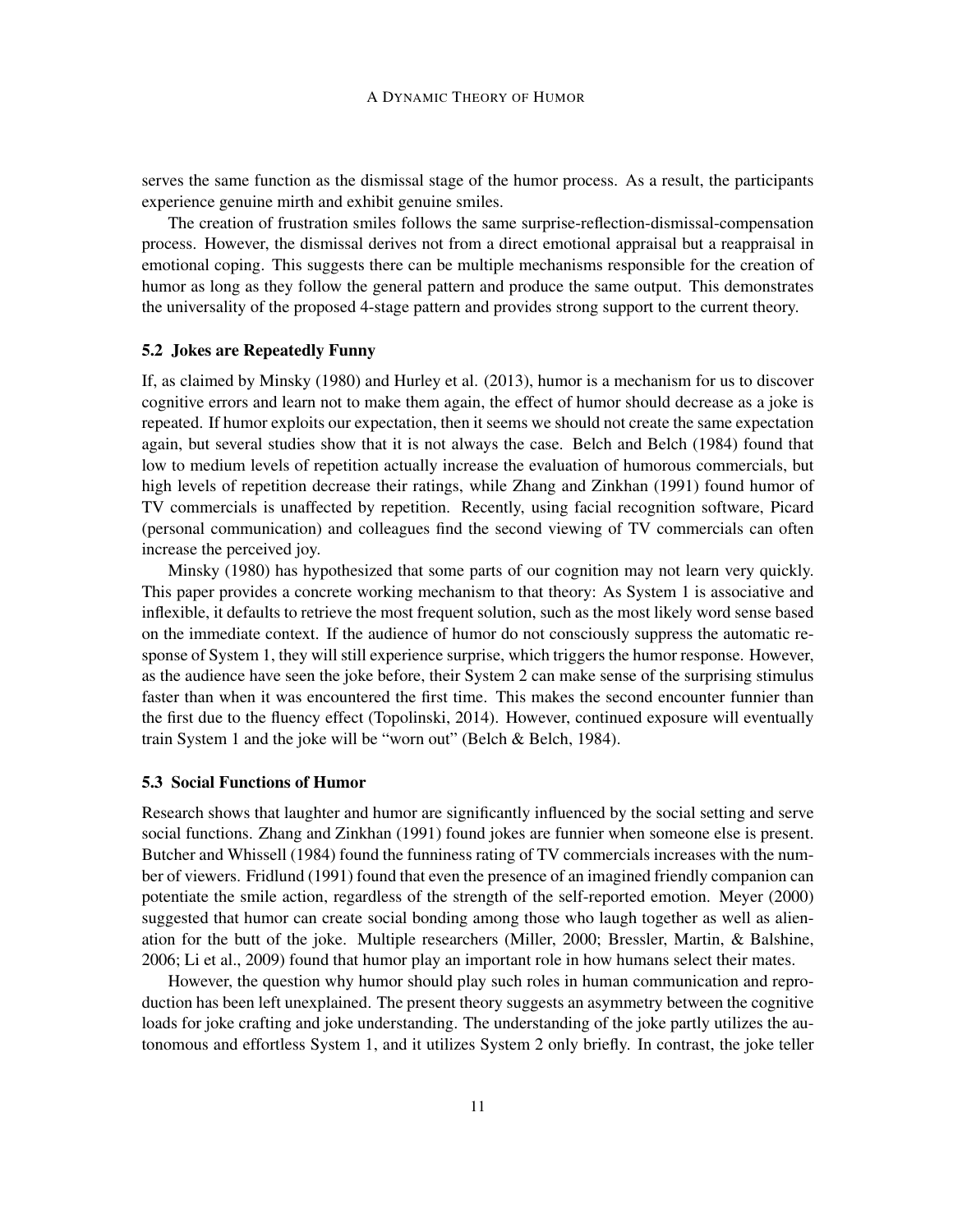must walk a thin line. A good joke must be difficult enough so System 1 does not understand it, and easy enough so System 2, being slow in nature, does not take too much time to understand it. The joke should preferably utilize other appraisals, such as superiority, to increase its funniness. Therefore, joke telling is a complex skill that can indicate intelligence.

In addition, understanding a joke often involve many cognitive appraisals, including surprise, moral judgments, and social identities. A joke is a condensed unit of information and a quick test for shared values and attitudes. Two people laughing at the same joke suggest their appraisals work similarly, therefore they share values and attitudes. Not laughing often indicates otherwise. That is why laughing at one's boss's joke is widely believed to provide some career benefits. The role of humor in spouse selection can be explained as we look for people who are intelligent and share our values. The benefits of humor in social life and sexual selection provide one explanation for its evolutionary origin.

#### 5.4 Individual Differences in Humor Appreciation

Although not well explored in the scientific literature (but see Forabosco & Ruch, 1994), anecdotal evidence suggests that individual differences exist in humor comprehension. People favor different types of jokes. The drama educator George Pierce Baker (1920) provided a differentiation of the so-called high and low comedy: "High comedy in contrast to low comedy rests then on thoughtful appreciation contrasted with unthinking, spontaneous laughter" (p. 236). Low comedy includes slapstick, farce, and jokes involving body parts, whereas high comedy often employs epistemic discovery such as those in puns. The dual-process theory is well suited for explaining such individual differences. As System 2 bears heavily on working memory, individuals with lower working memory efficiency and capacity (Jarrold & Towse, 2006) may take more time to understand complex jokes and thus find them less funny due to the lack of processing fluency (Topolinski, 2014).

#### 6. A Computational Proposal

The present theory provides an account on the interplay between emotional appraisals and other cognitive inferences in the comprehension of humor. It underscores the complexity of human affects such as humor, suspense, group solidarity and identification, and the importance of building integrative architectures in order to model them. Phenomena like frustration smiles can only be understood in terms of interactions among multiple constituents of a system. The human ability to monitor our own performance, detect errors, adapt, and self regulate is central to this humor theory. Cognitive architectures built around expectation violation (e.g. Cox, Oates, & Perlis, 2011) could be a good starting point for a computational implementation of this theory.

Although the four stages of humor comprehension form a general pattern, depending on the joke, the exact working mechanism at each stage can be very different. For example, in a pun, the surprise usually comes from the actual meaning of the word being different from the first meaning the reader commits to. Comprehending puns requires linguistic knowledge and word sense disambiguation. In Example 4.4, the surprise comes from the background knowledge that people usually do not jump into an empty swimming pool. In slapstick or farce, the surprise may simply come from a loud noise or an unusual walking posture. Similarly, in the reflection stage, different kinds of problem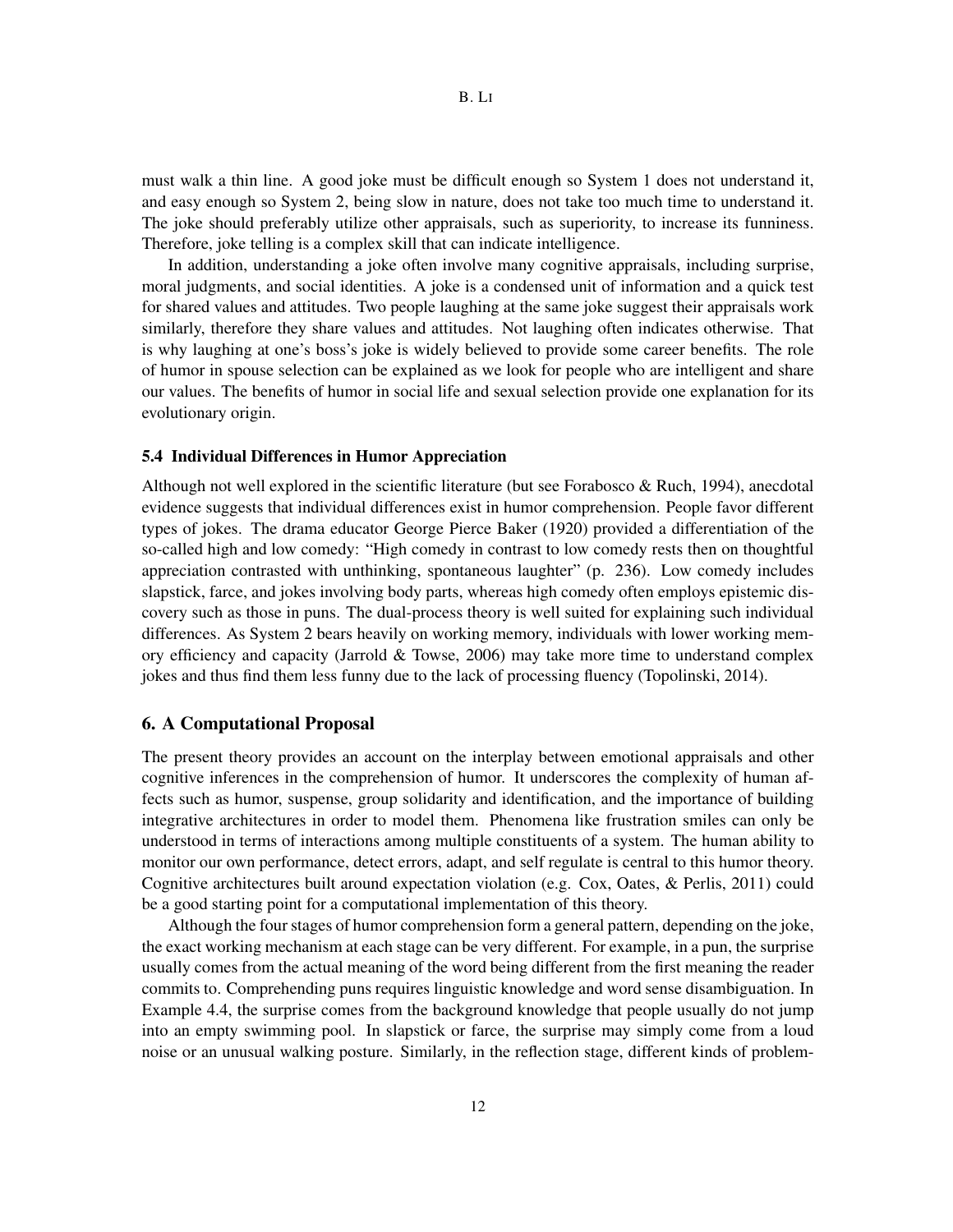Table 1. Propositional representation of the first half of Example 3.1.

```
person(I), person(dad), father of(dad, I),
ask_if(speaker, has_attr(I, talented), dad),
interpreted as(phrase("gifted child"), talented))
```
solving techniques may be employed to solve different problems. As an example, consider a joke that requires application of computer science knowledge:

Example 6.1. There are 10 kinds of people, those who understand binary and those who do not.

The difficulty of implementing a general system for humor comprehension lies in (1) acquiring required background knowledge and apply them at the right time, (2) implementing a system with multiple cognitive functions collaborating to solve complex problems, and (3) modeling the correct temporal characteristics for the interactions among different functions. Instead of tackling generalpurpose humor understanding, which is well beyond current capabilities of AI, in this section I outline a domain-specific system that focuses on puns, such as those reported by Vaid et al. (2003):

Example 3.1. I asked if I was a gifted child, and Dad said we wouldn't have paid for you.

Following the suspense understanding system Dramatis (O'Neill & Riedl, 2014), the humor comprehending system would read a joke in predicate logic. The literals would be read sequentially. The system would contain an online mode and an offline mode. In the online mode, which mimics the operation of System 1, a limited memory retrieval process would attempt to make sense of the current logical literal being read. A failure to make sense of any logical literal would trigger surprise, upon which the system would enter the offline mode. In this mode, the system would escalate to a heuristic search, which is much more elaborate, flexible and time consuming than the memory retrieval. This is intended to mimic the working of System 2 in the reflection stage. After the joke is understood, the system would enter the dismissal stage and look for reasons to dismiss the surprise. In the final stage, compensation, an overall humor rating would be computed.

Table 1 shows the representation for the first half of Example 3.1. As each proposition is read, a small semantic network similar to Story Intention Graphs (Elson, 2012) and Modified Event Indexing with Prediction (O'Neill & Riedl, 2014) would be constructed. This network represents the current understanding of the joke and is thus called an interpretation network, which is to be distinguished from a much larger semantic network representing the entirety of the system's knowledge. Figure 2 shows an example network constructed with the literals in Table 1. The network contains two types of nodes: *entity nodes*, such as I and dad, and *predicate nodes*, such as AskIf. The network also contains *intentional frames*, such as the one around Agree and FeelGood. An intentional frame contains several actions performed by a character to achieve a goal, which is represented by a logical literal (Riedl & Young, 2010). Edges between entity nodes denote relations between entities, such as IsA. Edges labeled with # denote positions of arguments with respect to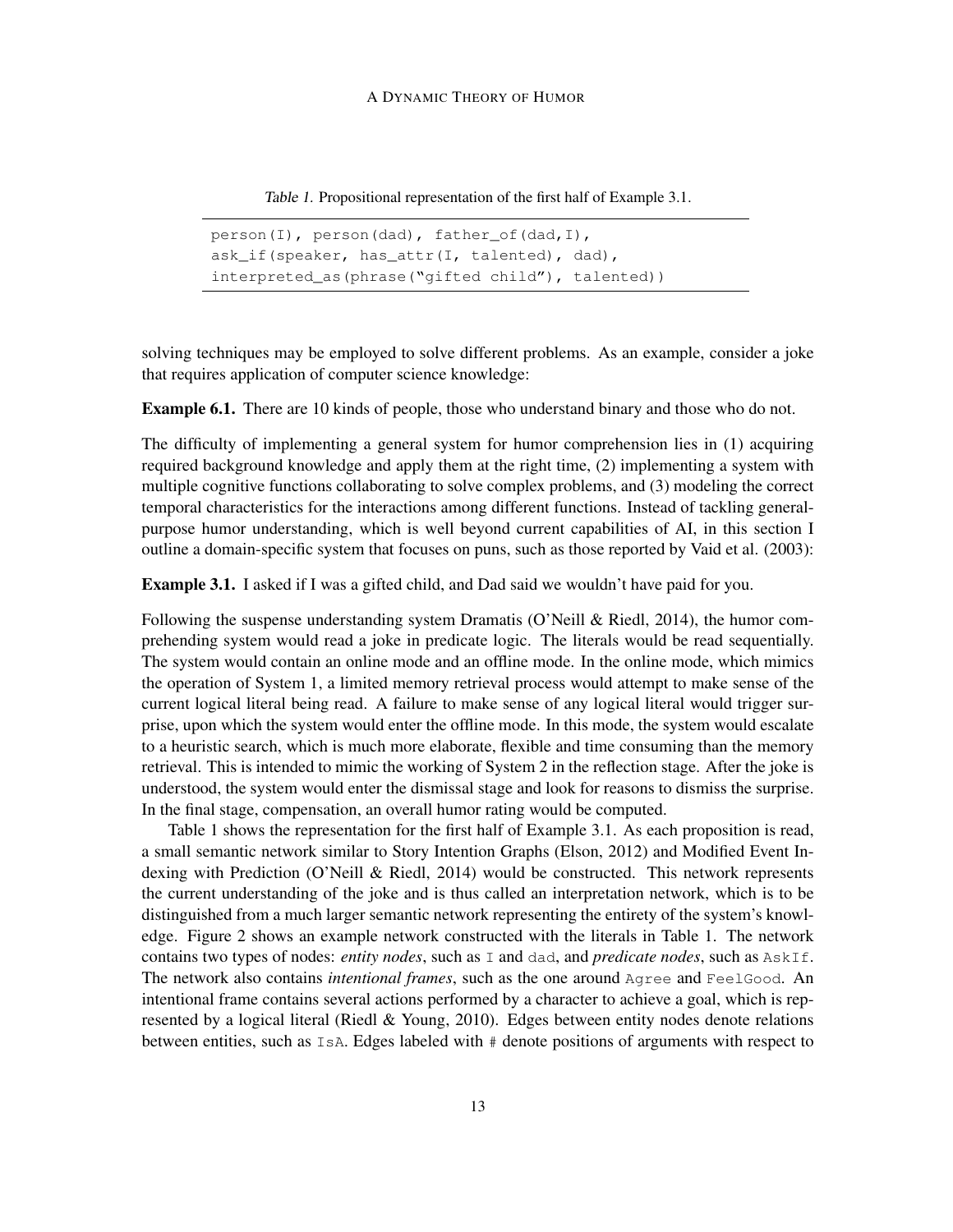

Figure 2. The interpretation network, constructed from input propositions and elements retrieved from the knowledge base. The positions of arguments to predicates are denoted with #1,#2, etc. Entity nodes are shaded.

a predicate. For example, the  $H$ asAttr predicate has two arguments: the first argument I and the second argument talented. An intentional frame can also be an argument.

In online mode, the system would make sense of input literals by retrieving elements, including nodes and edges, from the background knowledge network and inserting them into the interpretation network. Nodes and edges that are entailed but not explicitly represented in the input literals may also be inserted. As the elements are selected from the background knowledge network, they can spread activation back into that network. Only a small number of elements that receive the highest activation in the background knowledge network can be retrieved. This is to simulate the limited, associative inference in System 1. Backtracking is not allowed. Online sense making would fail as soon as a new input predicate node cannot be connected to any other predicate nodes in the interpretation network. This triggers surprise and offline sense making, which mimics the engagement of System 2.

The offline mode performs a deliberate search heuristically guided by activation, but it would not be limited to the first few options with the highest activation scores. Offline sense making can perform operations not allowed in the online mode, including removing elements from the interpretation network, adding alternative interpretations, and backtracking. Success is defined as completing an interpretation network where all story characters have intentions to support all actions they perform and each predicate node is related to least one other predicate node. In Example 3.1, a key inference step would be adding Dad's intention as responding to an alternative explanation of what I said, where the phrase "gifted child" is interpreted as the child being given for free.

In the next stage, dismissal, the system would inspect the difference between the new solution and the old, failed solution, and look for reasons to dismiss the surprise. For example, by checking characters' intentions, it may conclude that Dad is purposely misleading as he responds to a unlikely explanation of what I said (i.e. I was given to  $Dad$  for free), so the surprise is dismissed as irrelevant for learning. Finally, in the compensation stage, the total strength of the joke is calculated by weighing the time spent in the offline mode against the strength of dismissal. More steps spent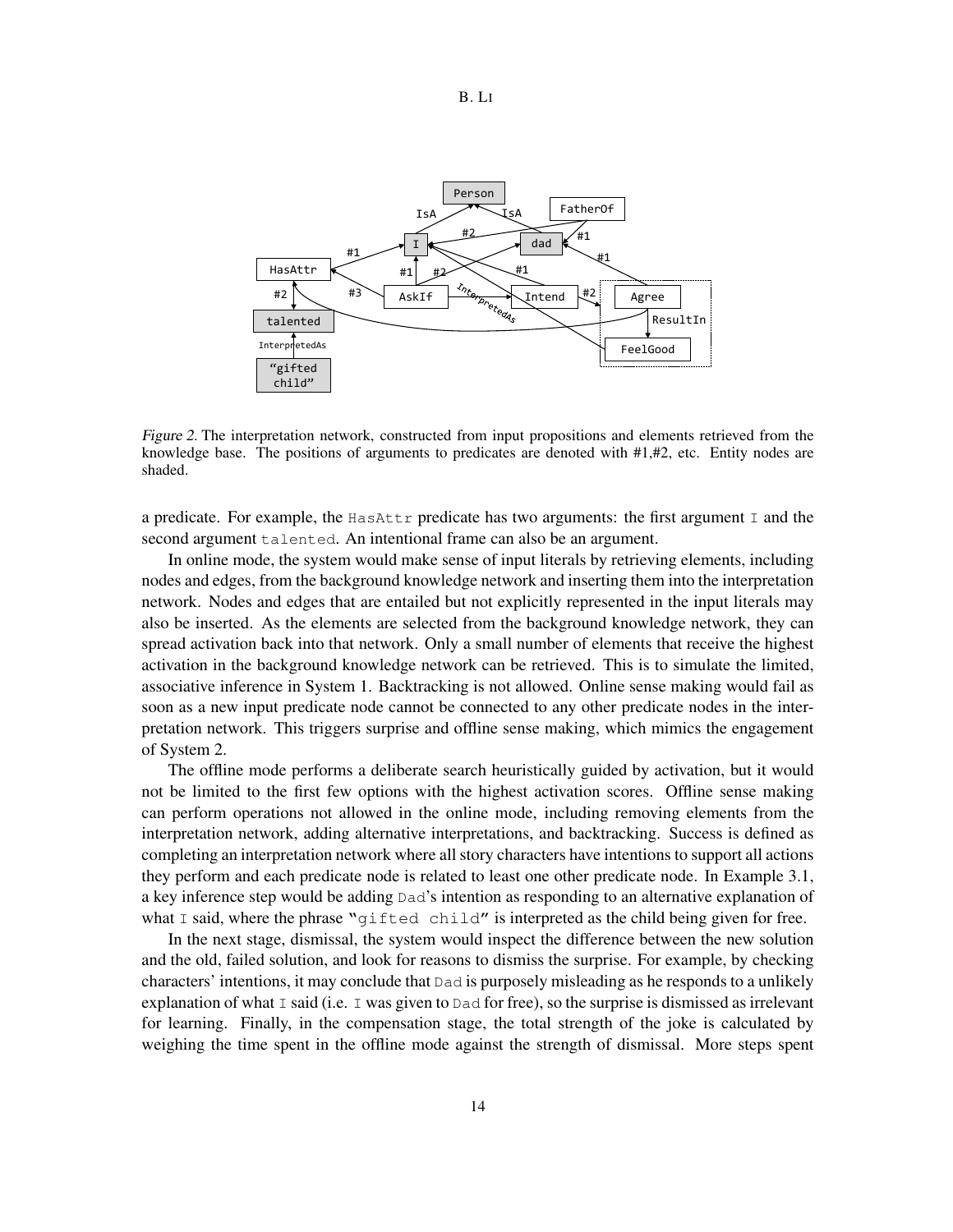in the search would lead to less mirth due to reduced fluency of processing. A strong reason for dismissal (e.g., high absurdity) would lead to strong mirth.

## 4. Conclusions

Humor has been studied for centuries, with many alternative accounts for its working mechanism. Built upon recent cognitive theories, especially dual-process cognition and emotional dynamics, this paper provides a detailed cognitive account for humor that unifies different theoretical positions and explains various related phenomena. I describe humor comprehension as resulting from complex interactions between multiple cognitive functions over a short period of time.

According to the present theory, mirth is created by a quick succession of four emotional and cognitive stages: surprise, reflection, dismissal, and compensation. In the surprise stage, an expectation produced by the automatic System 1 is violated, leading to surprise and the engagement of the deliberate System 2. In reflection, System 2 makes sense of the surprising stimulus. In dismissal, the surprising stimulus is appraised as irrelevant and not worthy of further processing. In compensation, as the mind adjusts from a slightly negative state to a positive state, a trampoline effect occurs, creating an outburst of positive emotion, which can be compounded by other factors such as superiority or the pleasure of epistemic discovery. Converging evidence from brain imaging, facial recognition studies, the effect of repetition on humor, and frustration smiles supports the plausibility of this theory.

Nevertheless, the theory should be considered as a work in progress rather than as a complete account. Further substantiation and investigation is needed, especially on the compounding effect of superiority and the mechanisms of the trampoline effect. Important questions include whether recognition of superiority is a cause for dismissal and whether it can happen after dismissal. It would also be desirable to enumerate possible causes for dismissal and determine if they work similarly and in the same time frame.

The theory makes a number of falsifiable claims regarding the temporal sequence of humor understanding and dual-process cognition. Both behavioral experiments and brain imaging can clarify the temporal sequence. For example, the theory predicts that if we completely remove the surprise, to the extent that System 1 finds it predictable, no humor would result, even with the presence of a superior feeling. The theory contends that surprise happens earlier than the engagement of System 2, which happens earlier than superiority. This may be verified by, as examples, brain imaging and measurment of pupil sizes, which enlarge when System 2 becomes active (Kahneman, 2011).

The current theory highlights the importance of studying complex affective responses, such as humor and suspense, in the context of interactions between cognitive processes and subsystems. Building off recent advances of cognitive science, we may finally begin to crack the age-old mystery of humor.

# Acknowledgements

I am grateful for discussions and suggestions from Stacy Marsella, Brian Magerko, Pat Langley, Rosalind Picard, Maarten Bos, Lew Lefton, and Pete Ludovice.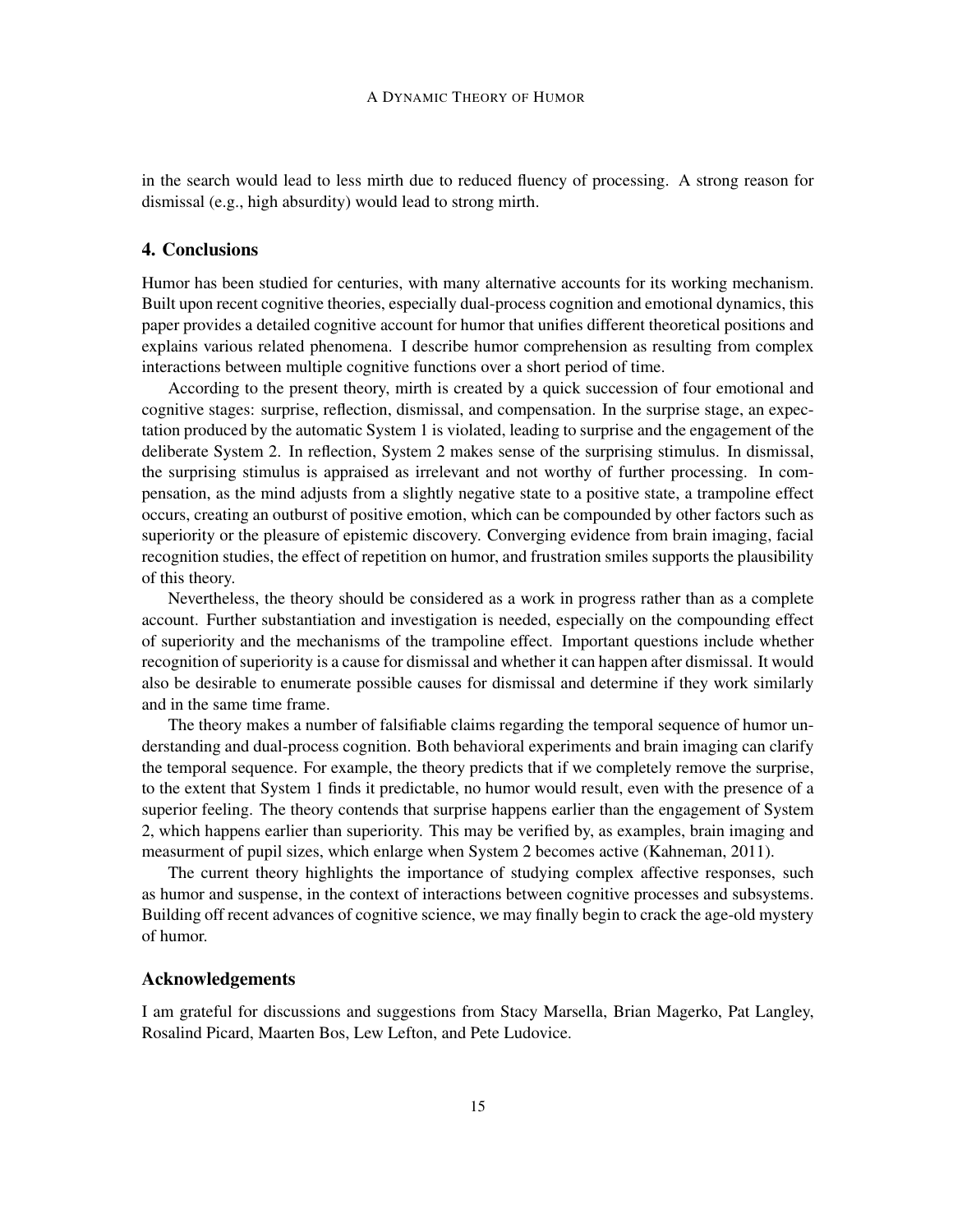### References

- Attardo, S., & Raskin, V. (1991). Script theory revisi(it)ed: Joke similarity and joke representation model. *Humor*, *4*, 293–347.
- Bain, A. (1875). *The emotions and the will*. Longsman & Green. 3rd edition.
- Baker, G. P. (1920). *The development of Shakespeare as a dramatist*. New York: The Macmillan Company.
- Barrett, L. F. (2006). Are emotions natural kinds? *Perspectives on Psychological Science*, *1*, 28–58.
- Barrett, L. F. (2011). Constructing emotion. *Psychological Topics*, *20*, 359–380.
- Belch, G. E., & Belch, M. A. (1984). An investigation of the effects of repetition on cognitive and affective reactions to humorous and serious television commercials. In T. C. Kinnear (Ed.), *Advances in consumer research*, Vol. 11, 4–10.
- Berlyne, D. (1972). Humor and its kin. In J. H. Goldstein & P. E. McGhee (Eds.), *The psychology of humor*, 43–60. New York: Academic Press.
- Binsted, K., Bergen, B., Coulson, S., Nijholt, A., Stock, O., Strapparava, C., Ritchie, G., Manurung, R., Pain, H., Waller, A., & O'Mara, D. (2006). Computational humor. *IEEE Intelligent Systems*, *21*, 59–69.
- Bressler, E. R., Martin, R. A., & Balshine, S. (2006). Production and appreciation of humor as sexually selected traits. *Evolution and Human Behavior*, *27*, 121–130.
- Butcher, J., & Whissell, C. (1984). Laughter as a function of audience size, sex of the audience, and segments of the short film 'duck soup'. *Perceptual and Motor Skills*, *59*, 949–950.
- Cox, M. T., Oates, T., & Perlis, D. (2011). Toward an integrated metacognitive architecture. In P. Langley (Ed.), *Advances in cognitive systems, papers from the 2011 AAAI symposium*, 74–81. AAAI Press.
- Cunningham, W., Dunfield, K., & Stillman, P. E. (2013). Emotional states from affective dynamics. *Emotion Review*, *5*, 344–355.
- Elson, D. (2012). *Modeling narrative discourse*. Doctoral Dissertation, Computer Science Department, Columbia University, New York.
- Evans, J. S. (2003). In two minds: dual-process accounts of reasoning. *Trends in Cognitive Sciences*, *7*, 454–459.
- Evans, J. S., & Stanovich, K. E. (2013). Dual-process theories of higher cognition: Advancing the debate. *Perspectives on Psychological Science*, *8*, 223–241.
- Forabosco, G., & Ruch, W. (1994). Sensation seeking, social attitudes and humor appreciation in Italy. *Personality and Individual Differences*, *16*, 515–528.
- Freud, S. (1928). Humor. *International Journal of Psycho-Analysis*, *9*, 1–6.
- Fridlund, A. J. (1991). Sociality of solitary smiling: Potentiation by an implicit audience. *Journal of Personality and Social Psychology*, *60*, 229–240.
- Gailliot, M. T., & Baumeister, R. F. (2007). The physiology of willpower: Linking blood glucose to self-control. *Personality and Social Psychology Review*, *11*, 303–327.
- Giora, R. (1991). On the cognitive aspects of the joke. *Journal of Pragmatics*, *16*, 465–485.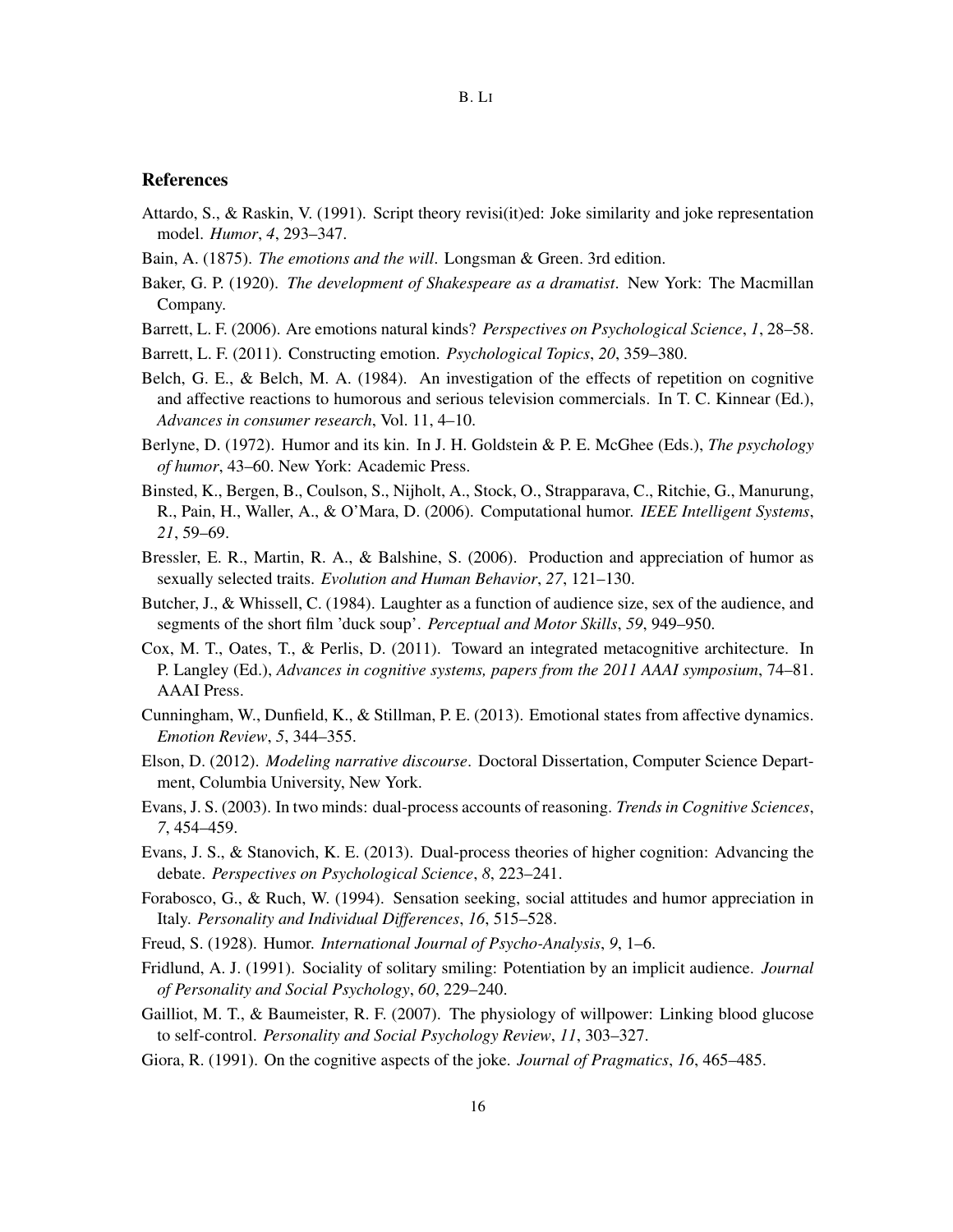- Gross, J. J. (2002). Emotion regulation: Affective, cognitive, and social consequences. *Psychophysiology*, *39*, 281–291.
- Gross, J. J. (Ed.). (2007). *Handbook of emotion regulation*. New York: Guilford.
- Gyurak, A., Gross, J. J., & Etkin, A. (2011). Explicit and implicit emotion regulation: A dualprocess framework. *Cognition and Emotion*, *25*, 400–412.
- Holroyd, C. B., & Coles, M. G. H. (2002). The neural basis of human error processing: Reinforcement learning, dopamine, and the error-related negativity. *Psychological Review*, *109*, 679–709.
- Hoque, M., McDuff, D., & Picard, R. (2012). Exploring temporal patterns in classifying frustrated and delighted smiles. *IEEE Transactions on Affective Computing*, *3*, 323–334.
- Hullett, C. R. (2005). The impact of mood on persuasion: A meta-analysis. *Communication Research*, *32*, 423–442.
- Hurley, M. M., Dennett, D. C., & Adams, R. B. (2013). *Inside jokes*. Cambridge, MA: MIT Press.
- Huron, D. (2008). *Sweet anticipation: Music and the psychology of expectation*. Cambridge, MA: MIT Press.
- Jarrold, C., & Towse, J. N. (2006). The physiology of laughter. *Neuroscience*, *139*, 39–50.
- Kahneman, D. (2011). *Thinking, fast and slow*. New York: Farrar, Straus and Giroux.
- Kant, I. (1790). *Critique of judgement*. New York: Hafner Publishing Co. Republished in 1951.
- Koestler, A. (1964). *The act of creation*. New York: MacMillan.
- Langley, P., Laird, J. E., & Rogers., S. (2009). Cognitive architectures: Research issues and challenges. *Cognitive Systems Research*, *10*, 141–160.
- Li, N. P., Griskevicius, V., Durante, K. M., Jonason, P. K., Pasisz, D. J., & Aumer, K. (2009). An evolutionary perspective on humor: Sexual selection or interest indication? *Personality and Social Psychology Bulletin*, *35*, 923–936.
- Lieberman, M. D. (2003). Reflexive and reflective judgment processes: A social cognitive neuroscience approach. In *Social judgments: Implicit and explicit processes*. Cambridge Univ. Press.
- Lord, C. G., Ross, L., & Lepper, M. R. (1979). Biased assimilation and attitude polarization: The effects of prior theories on subsequently considered evidence. *Journal of Personality and Social Psychology*, *37*, 2098–2109.
- Marsella, S., & Gratch, J. (2009). EMA: A process model of appraisal dynamics. *Journal of Cognitive Systems Research*, *10*, 70–90.
- McGraw, A., & Warren, C. (2010). Benign violations: Making immoral behavior funny. *Psychological Science*, *21*, 1141–1149.
- Meyer, J. C. (2000). Humor as a double-edged sword: Four functions of humor in communication. *Communication Theory*, *10*, 310–331.
- Miller, G. F. (2000). *The mating mind: How sexual choice shaped the evolution of human nature*. New York: Doubleday.
- Minsky, M. (1980). Jokes and the logic of the cognitive unconscious. In L. Vaina & J. Hintikka (Eds.), *Cognitive constraints on communication*, 175–200.